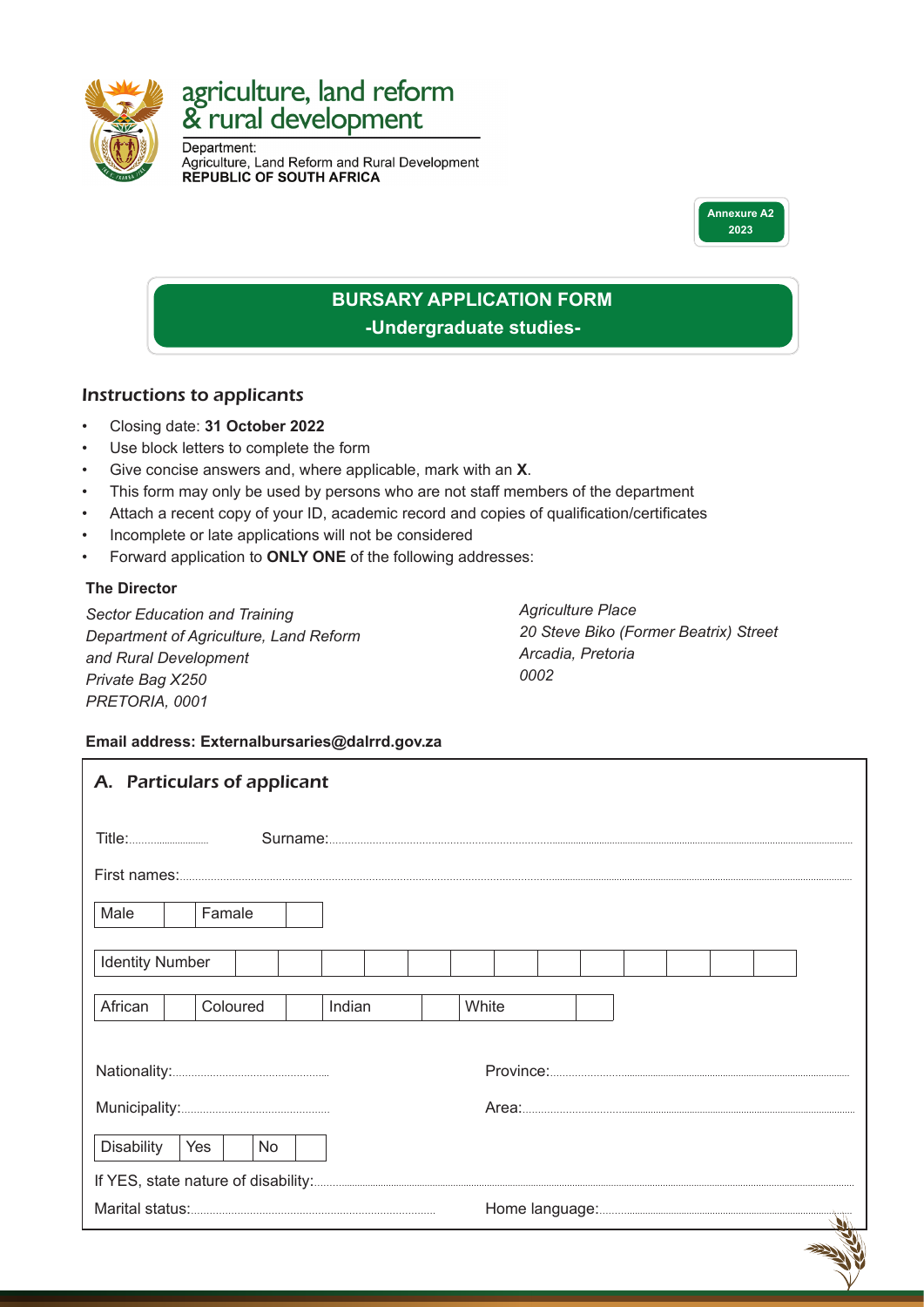| Postal address | Residential address |
|----------------|---------------------|
|                |                     |
|                |                     |
| Postal code    | Postal code         |
|                |                     |
|                |                     |
|                | Code:.              |
|                | Code:               |
|                |                     |

| Type of school                      | Public |          | Private |   |          |                |            |                |            |                     |
|-------------------------------------|--------|----------|---------|---|----------|----------------|------------|----------------|------------|---------------------|
| If PUBLIC, Indicate quantile rating |        |          |         | 1 |          | $\overline{2}$ | $\sqrt{3}$ | $\overline{4}$ | $\sqrt{5}$ |                     |
|                                     |        |          |         |   |          |                |            |                |            |                     |
| Highest grade passed                |        | Grade 11 |         |   | Grade 12 |                |            |                |            |                     |
| Subjects (list them)                |        |          |         |   |          |                | Marks/%    |                |            | Level/Symbol        |
|                                     |        |          |         |   |          |                |            |                |            |                     |
|                                     |        |          |         |   |          |                |            |                |            |                     |
|                                     |        |          |         |   |          |                |            |                |            |                     |
|                                     |        |          |         |   |          |                |            |                |            |                     |
|                                     |        |          |         |   |          |                |            |                |            |                     |
|                                     |        |          |         |   |          |                |            |                |            |                     |
|                                     |        |          |         |   |          |                |            |                |            |                     |
|                                     |        |          |         |   |          |                |            |                |            |                     |
|                                     |        |          |         |   |          |                |            |                |            |                     |
|                                     |        |          |         |   |          |                |            |                |            | <b>SCHOOL STAMP</b> |
|                                     |        |          |         |   |          |                |            |                |            |                     |

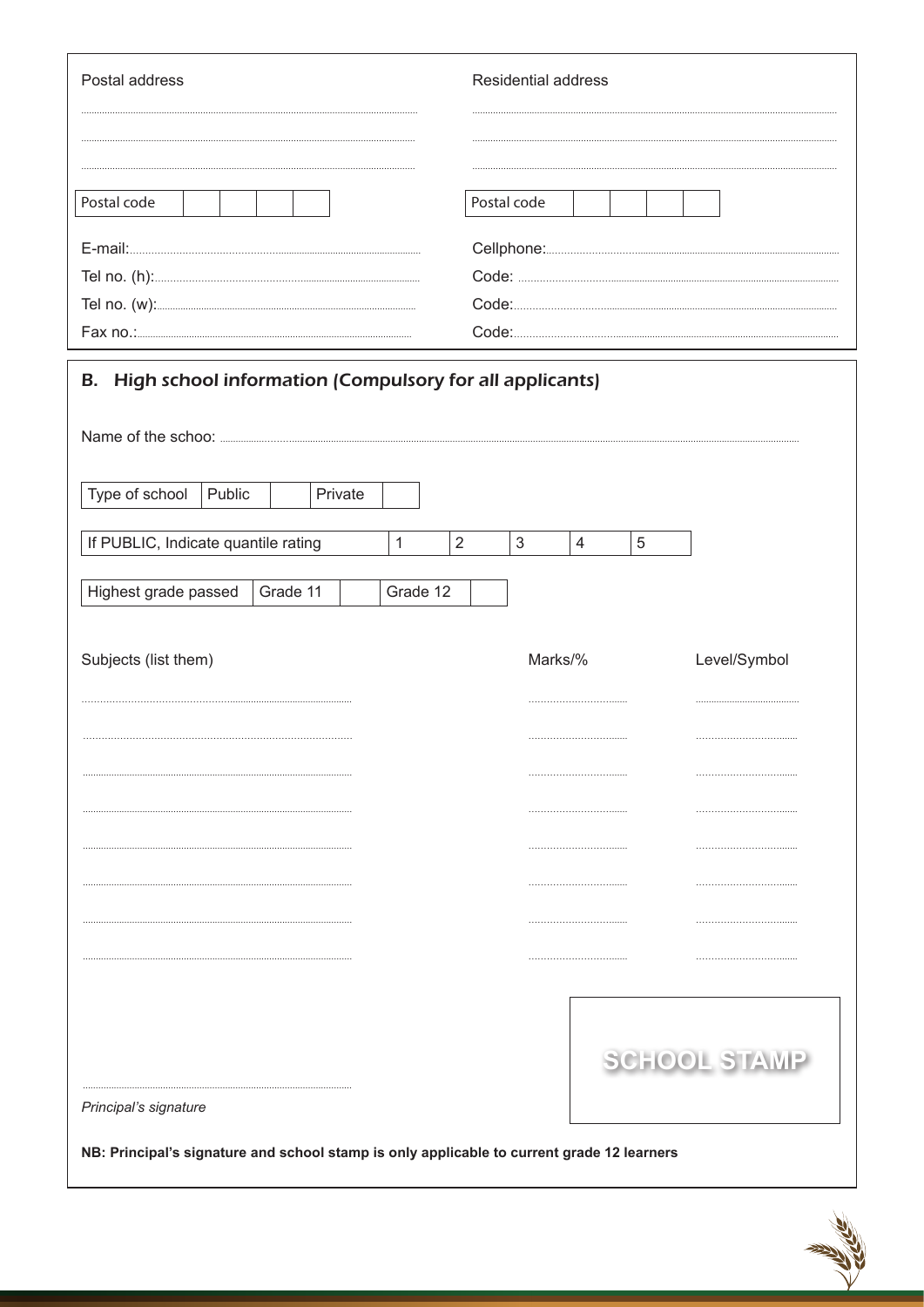## C. Particulars of degree/diploma for which you wish to receive the bursary

At which university or institution are you/do you intend studying?

| <b>Fields of study</b>                |                                                                                                                                                           | $\sim$ which difference on institution are you/do you intend studying: |         |                |                                    | Cross ONLY one field of study [X]         |   |
|---------------------------------------|-----------------------------------------------------------------------------------------------------------------------------------------------------------|------------------------------------------------------------------------|---------|----------------|------------------------------------|-------------------------------------------|---|
|                                       | B.Sc. Bioresource Engineering (Agricultural Engineering)                                                                                                  |                                                                        |         |                |                                    |                                           |   |
|                                       | Bachelor of Veterinary Science (B.V.Sc.)                                                                                                                  |                                                                        |         |                |                                    |                                           |   |
| <b>B.Sc. Entomology</b>               |                                                                                                                                                           |                                                                        |         |                |                                    |                                           |   |
| <b>B.Sc. Food Science</b>             |                                                                                                                                                           |                                                                        |         |                |                                    |                                           |   |
| <b>B.Sc. Pasture Science</b>          |                                                                                                                                                           |                                                                        |         |                |                                    |                                           |   |
| <b>B.Sc. Plant Pathology</b>          |                                                                                                                                                           |                                                                        |         |                |                                    |                                           |   |
| <b>B.Sc. Viticulture and Oenology</b> |                                                                                                                                                           |                                                                        |         |                |                                    |                                           |   |
| <b>B.Sc. Animal Science</b>           |                                                                                                                                                           |                                                                        |         |                |                                    |                                           |   |
| <b>B.Sc. Land Surveying/Geomatics</b> |                                                                                                                                                           |                                                                        |         |                |                                    |                                           |   |
|                                       | B.Sc. Town/Urban and Regional Planning                                                                                                                    |                                                                        |         |                |                                    |                                           |   |
|                                       | B.Sc./BA Geo-Informatics/Geographic Information Science                                                                                                   |                                                                        |         |                |                                    |                                           |   |
|                                       | National Diploma: Food Technology                                                                                                                         |                                                                        |         |                |                                    |                                           |   |
|                                       | National Diploma/B Degree in Geomatics/Land Surveying/GIS                                                                                                 |                                                                        |         |                |                                    |                                           |   |
|                                       |                                                                                                                                                           | National Diploma/B Degree in Town/Urban and Regional Planning          |         |                |                                    |                                           |   |
|                                       | Mark the academic year of study for which you are applying<br>D. Other bursaries/study loans<br>Are you at present studying with a bursary or study loan? | Yes                                                                    | 1<br>No | $\overline{2}$ | 3<br>$\overline{4}$                | 5                                         | 6 |
|                                       |                                                                                                                                                           |                                                                        |         |                |                                    |                                           |   |
| E. Income status                      |                                                                                                                                                           |                                                                        |         |                |                                    |                                           |   |
|                                       | Mark your combined parents or guardians income (R)                                                                                                        |                                                                        |         |                |                                    |                                           |   |
| < 10000                               | 10 001-30 000                                                                                                                                             | 30 001 and above                                                       |         |                | Attach proof of<br>income for both | parents and proof of<br>income from SASSA |   |

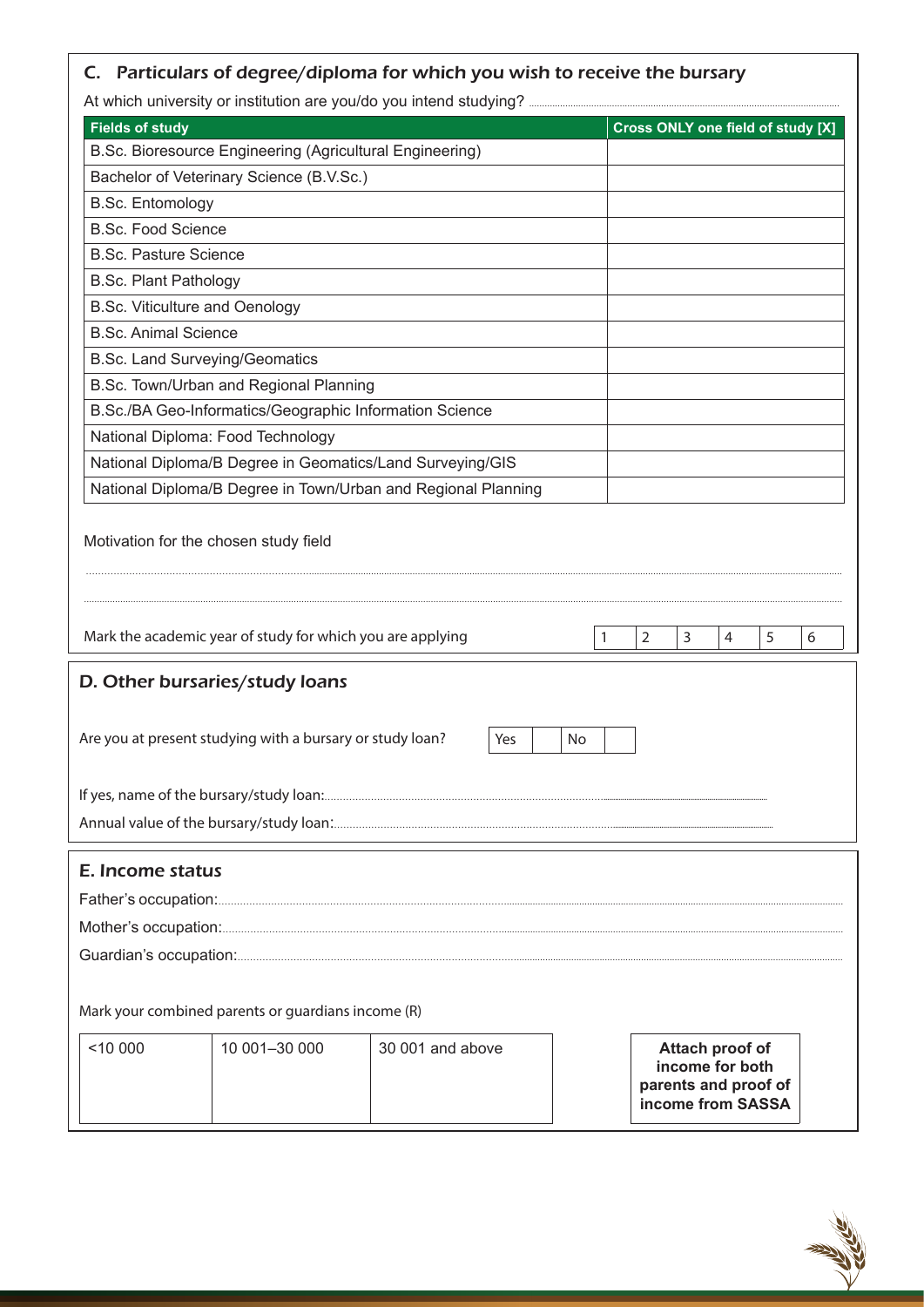| F. Details of parents/guardian/next of kin                                                                                                                                                                                                                                                                                                     |        |        |  |                |  |           |                                                                                                                                                                                            |  |  |  |  |  |  |  |  |  |
|------------------------------------------------------------------------------------------------------------------------------------------------------------------------------------------------------------------------------------------------------------------------------------------------------------------------------------------------|--------|--------|--|----------------|--|-----------|--------------------------------------------------------------------------------------------------------------------------------------------------------------------------------------------|--|--|--|--|--|--|--|--|--|
|                                                                                                                                                                                                                                                                                                                                                |        |        |  |                |  |           |                                                                                                                                                                                            |  |  |  |  |  |  |  |  |  |
|                                                                                                                                                                                                                                                                                                                                                |        |        |  |                |  |           |                                                                                                                                                                                            |  |  |  |  |  |  |  |  |  |
| <b>Identity Number</b>                                                                                                                                                                                                                                                                                                                         |        |        |  |                |  |           |                                                                                                                                                                                            |  |  |  |  |  |  |  |  |  |
| Relationship                                                                                                                                                                                                                                                                                                                                   | Mother | Father |  | Other, specify |  |           |                                                                                                                                                                                            |  |  |  |  |  |  |  |  |  |
| Postal address                                                                                                                                                                                                                                                                                                                                 |        |        |  |                |  |           | <b>Residential address</b>                                                                                                                                                                 |  |  |  |  |  |  |  |  |  |
| Postal code<br>Postal code                                                                                                                                                                                                                                                                                                                     |        |        |  |                |  |           |                                                                                                                                                                                            |  |  |  |  |  |  |  |  |  |
|                                                                                                                                                                                                                                                                                                                                                |        |        |  |                |  |           |                                                                                                                                                                                            |  |  |  |  |  |  |  |  |  |
|                                                                                                                                                                                                                                                                                                                                                |        |        |  |                |  |           |                                                                                                                                                                                            |  |  |  |  |  |  |  |  |  |
|                                                                                                                                                                                                                                                                                                                                                |        |        |  |                |  |           |                                                                                                                                                                                            |  |  |  |  |  |  |  |  |  |
|                                                                                                                                                                                                                                                                                                                                                |        |        |  |                |  |           |                                                                                                                                                                                            |  |  |  |  |  |  |  |  |  |
| <b>G. Documentation</b><br>Please attach certified copies of the following<br>Identity document (Applicant)<br>Identity document (Parents/Guardian)<br>$\bullet$<br>Death certificates (If applicable)<br>$\bullet$<br>Certified copies of qualifications<br>$\bullet$<br>Academic Record/Grade 12 Results and University<br>acceptance letter |        |        |  |                |  | $\bullet$ | Family income (Salary advice not older than 3<br>months)<br>SASSA confirmation letter (If applicable)<br>Proof of unemployment obtainable from<br>the Department of Labour (If applicable) |  |  |  |  |  |  |  |  |  |
| <b>H. Declaration</b>                                                                                                                                                                                                                                                                                                                          |        |        |  |                |  |           |                                                                                                                                                                                            |  |  |  |  |  |  |  |  |  |
| I certify that the information supplied in this application is correct and that, if I am awarded a bursary, I will<br>abide by the regulations applicable.                                                                                                                                                                                     |        |        |  |                |  |           |                                                                                                                                                                                            |  |  |  |  |  |  |  |  |  |
|                                                                                                                                                                                                                                                                                                                                                |        |        |  |                |  |           |                                                                                                                                                                                            |  |  |  |  |  |  |  |  |  |
| If still a minor, signature of parents/guardian                                                                                                                                                                                                                                                                                                |        |        |  |                |  |           |                                                                                                                                                                                            |  |  |  |  |  |  |  |  |  |
|                                                                                                                                                                                                                                                                                                                                                |        |        |  |                |  |           |                                                                                                                                                                                            |  |  |  |  |  |  |  |  |  |